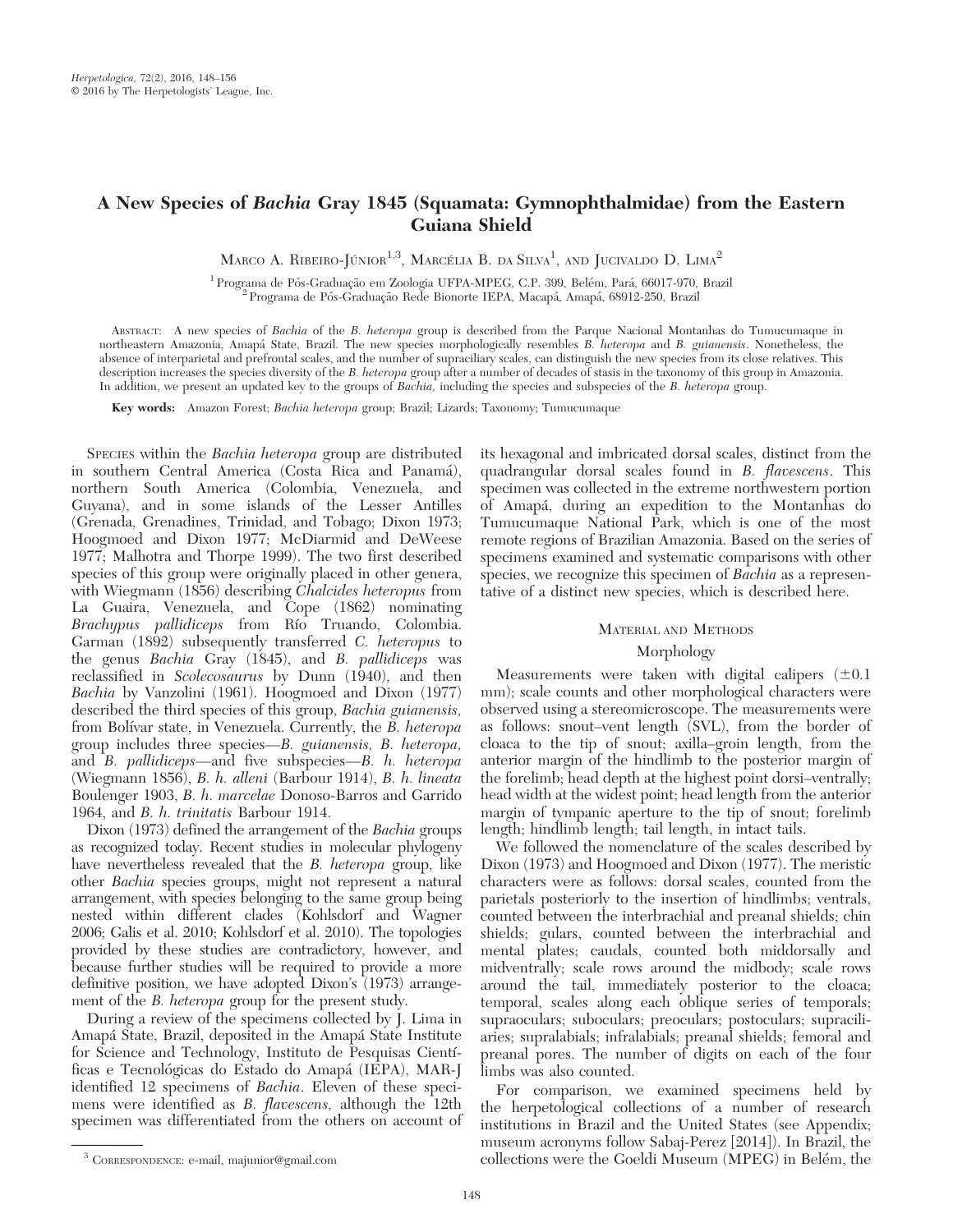Zoology Museum of the University of São Paulo (MZUSP), the National Museum (MNRJ) in Rio de Janeiro, University of Brasília (CHUNB), National Amazon Research Institute (INPA) in Manaus, Faculdades Integradas Tapajo´s (LPHA) in Santarém, and IEPA in Macapá. The American institutions were the American Museum of Natural History (AMNH), the Museum of Comparative Zoology (MCZ), and the National Museum of Natural History (USNM). This analysis was supplemented with data from the literature (Cope 1862, 1868; Barbour 1914; Burt and Burt 1931; Vanzolini 1961; Dixon 1973; Hoogmoed and Dixon 1977; McDiarmid and DeWeese 1977; Avila-Pires 1995; Kizirian and McDiarmid 1998; Teixeira et al. 2013a, b).

#### **Distribution**

Distributional records of the species of the Bachia heteropa group were obtained from the specimens examined (Appendix), the literature (Dixon 1973; Hoogmoed and Dixon 1977; McDiarmid and DeWeese 1977; Medina-Rangel and Calderón 2013; López-Perilla et al. 2014), and online databases (GBIF 2015). The distribution map was created using ArcGIS (v10.1, ESRI, Redlands, CA).

#### SPECIES DESCRIPTION

Bachia remota sp. nov. (Figs. 1–3; Table 1)

#### Bachia gr. heteropa; Lima (2008:42)

Holotype.—IEPA 777 (Figs. 1–3), an adult female, collected on 20 January 2005 by J. Lima, Parque Nacional Montanhas do Tumucumaque  $(2^{\circ}11'36''N, 54^{\circ}35'15''W;$  $\text{datum} = \text{WGS84}$ , Laranjal do Jari municipality, State of Amapa´, Brazil. The park is located on the Brazilian border with French Guiana and Suriname. Field number TQ 372.

Diagnosis.—Bachia remota is a member of the heteropa group with hexagonal, smooth, imbricate dorsal, and rectangular, juxtaposed ventral and lateral scales. The new species is distinguished from all other species in the *heteropa* group by the following combinations of characters: (1) four clawed digits on all limbs; (2) prefrontals absent; (3) interparietal absent; (4) two supraciliary scales; (5) large size (86.8 mm SVL); and, (6) background coloration homogeneous brown on all surfaces of body and tail.

Comparisons with other species.—Bachia remota differs from all species of the B. bresslaui group (B. bresslaui (Amaral 1935); *B. cacerensis* Castrillon and Strüssmann 1998; B. didactyla Freitas, Strüssmann, Carvalho, Kawashita-Ribeiro and Mott 2011; B. geralista Teixeira, Sousa-Recoder, Camacho, Sena, Navas and Rodrigues 2013a; B. micromela Rodrigues, Pavan and Curcio 2007; B. oxyrhina Rodrigues, Camacho, Sales-Nunes, Sousa-Recoder, Teixeira, Valdujo, Ghellere, Mott and Nogueira 2008; B. panoplia Thomas 1965; B. psamophila Rodrigues, Pavan and Curcio 2007; B. pyburni Kizirian and McDiarmid 1998; and B. scolecoides Vanzolini 1961) by having hexagonal, smooth, imbricate dorsal, and rectangular, juxtaposed lateral scales (vs. keeled dorsal, and hexagonal lateral scales in all other species). Differs from the *B. dorbignyi* group (*B. dorbignyi* (Duméril and Bibron 1839); B. barbouri Burt and Burt 1931; B. bicolor (Cope 1896); B. huallagana Dixon 1973; B. intermedia Noble 1921; B. peruana (Werner 1901); B. scaea



FIG. 1.—Dorsal (A), lateral (B), and ventral (C) views of the head of the holotype of Bachia remota sp. nov. (IEPA 777). Bar represents 10 mm.

Teixeira, Dal Vechio, Sales-Nunes, Mollo-Neto, Moreira-Lobo, Storti, Junqueira-Gaiga, Freire-Dias and Rodrigues 2013b; B. talpa Ruthven 1925; and B. trisanale (Cope 1868) by having rectangular, juxtaposed lateral scales, four clawed digits on each limb, and supraoculars present (vs. hexagonal lateral scales, three digits on each limb, and supraoculars absent in all other species). Differs from B. flavescens (Bonnaterre 1789) by having hexagonal, imbricate dorsal (vs. quadrangular dorsal scales).

Considering the species of the Bachia heteropa group (Table 1), B. remota can be distinguished from B. heteropa (Wiegmann 1856) and B. pallidiceps (Cope 1862) by the absence of interparietal scale, and having 56 dorsal scales (vs. presence of interparietal, and 38–49 dorsal scales in B. heteropa, 43–48 in B. pallidiceps), and from B. guianensis Hoogmoed and Dixon 1977 and B. pallidiceps by the absence of prefrontal scales. Bachia remota can also be distinguished from *B. guianensis* by having two supraciliary scales and a homogeneous brown body (vs. three supraci-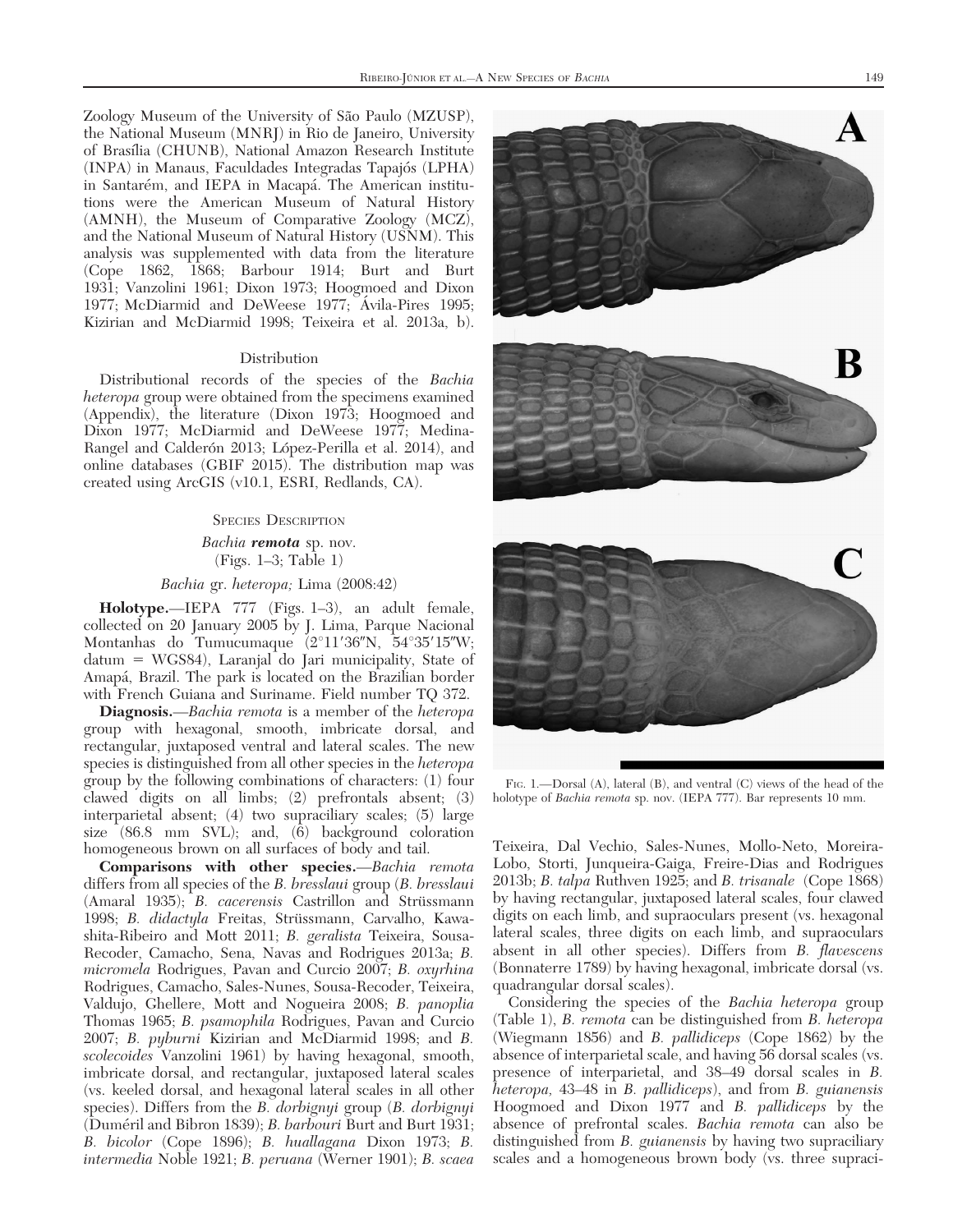FIG. 2.—Dorsal (A) and ventral (B) views of the holotype of Bachia remota sp. nov. (IEPA 777). Bar represents 10 mm.

liaries, and dorsal surface of body and tail with four longitudinal series of white spots). The new species can be distinguished from other species occurring in Amazonia (Table 2).

Description of the holotype.—Body elongate, rounded snout, tail longer than body. Rostral trapezoidal, contacting first supralabial, nasal, and frontonasal. Viewed dorsally, the rostral is about three times wide as high. Frontonasal trapezoidal, as wide as long, wider posteriorly, contacting rostral, nasal, and frontal. Prefrontals absent. Frontal octagonal, very large, longer than wide, with anterior margin in contact with frontonasal and nasals; lateral margins straight, in contact with loreal, and supraoculars; posteriorly angulose, broadly contacting parietals. Frontal length and width is about twice that of the frontonasal. Frontoparietals absent. Interparietal absent. Parietals very large, longer than wide, as long as frontal, and narrower than frontal, roughly pentagonal; their anterior margin deeply indented and in broad contact with frontal, contacting narrowly the second supraocular and the second supraciliary; lateral margins contacting the postocular and two temporal; posterior margins straight, in contact with dorsals. Two supraoculars, the first about two times longer than wide, contacting frontal, loreal, first superciliary, and second supraocular. Second supraocular largest, about two times wider than first, contacting frontal, first supraocular, first and second superciliaries, and parietal. Two superciliaries, both with about the same length; first wider in its anterior margin, and in contact with loreal, first and second supraoculars, and second superciliar; second wider in its posterior margin, and in contact with first superciliar, second supraocular, parietal, and first temporal. One small preocular, curved, in contact with first superciliar, loreal, and first subocular. Two suboculars;

first longer, about five times longer than wide, contacting loreal, preocular, and third, fourth, and fifth supralabials; second smaller, about two times longer than wide, contacting fifth supralabial and first temporal. Postocular absent. Eyelid present with an undivided semitransparent disc. Nasal large, about three times longer than high. Nostril in the middle of lower margin of nasal. Loreal rectangular, in contact with nasal, frontal, first supraocular, first superciliary, preocular, first subocular, and second and third supralabials. Six supralabials, third, fourth, and fifth under the orbital region; second the tallest (dorsi-ventrally), fourth the smallest, and sixth the largest (in scale area). Contact of supralabials with parietal absent. Five relatively large temporals, in two oblique rows, upper row with three (in contact with parietal) and lower row with two scales. First temporal in broad contact with parietal and sixth supralabial. Ear opening absent. All head scales smooth and juxtaposed.

Mental trapezoidal, about twice wider than long. Postmental heptagonal, as wide as long. Two pairs of chin shields, first pair in medial contact, second widely separated; both in contact with infralabials. Three pairs of symmetric flat and diagonally disposed elongate pregulars. Five infralabials; first, second, and third about the same size; fourth longer than wide; fifth the smallest. Gulars smooth, imbricate, rounded posteriorly, in eight transversal rows, increasing gradually in size toward interbrachial region. Interbrachial region with four scales, the central ones largest, twice longer than wide. Lateral scales of neck rectangular, smooth, imbricate, slightly rounded posteriorly, and longer than wide, disposed in regular transverse rows and becoming gradually similar to adjacent dorsal or ventral scales. Collar fold absent.

Dorsal scales smooth, hexagonal, imbricate, and disposed in regular transversal rows; wider in occipital region, becoming progressively narrower and more elongate. Fifty-four transverse rows between parietals and the level of hindlimbs. Lateral scales about the same size as dorsals but rectangular; those closer to ventrals slightly wider. A distinctive area with granular scales surrounds the area of arm insertion and the posterior part of leg insertion. Twenty-eight scales around midbody. Ventral scales smooth, laterally juxtaposed, longitudinally imbricate, almost squared just after the interbrachial row, becoming gradually longer than wide; 40 transverse rows between interbrachials and preanals. Four scales in preanal plate; one anterior and one posterior about the same size and form (with diverging lateral margins); two large laterals rhomboidal scales, separated by anterior and posterior ones. Preanal and femoral pores absent.

Limbs reduced. Forelimbs and hindlimbs covered by five smooth, imbricate scales. Four clawed digits on each of the four limbs (Fig. 3). Scales of tail similar to dorsals, smooth, hexagonal, imbricate, and disposed in regular 107 transversal rows. Twenty-six scales around the tail base.

Measurements of the holotype  $(mm)$ .  $-SVL = 86.76$ ; axilla–groin length =  $63.20$ ; head depth =  $4.40$ ; head width  $= 5.96$ ; head length  $= 9.00$ ; forelimb length  $= 5.26$ ; hindlimb length  $= 6.11$ ; tail length  $= 130.28$  (60% SVL).

Coloration in preservative.—Background dorsal, lateral, and ventral surfaces of body and tail homogeneous brown. Ventral surface of head light brown to cream, immaculate.

Etymology.—The specific epithet is derived from the Latin adjective remotus and refers to the geographical remoteness and isolation of the region (Montanhas do

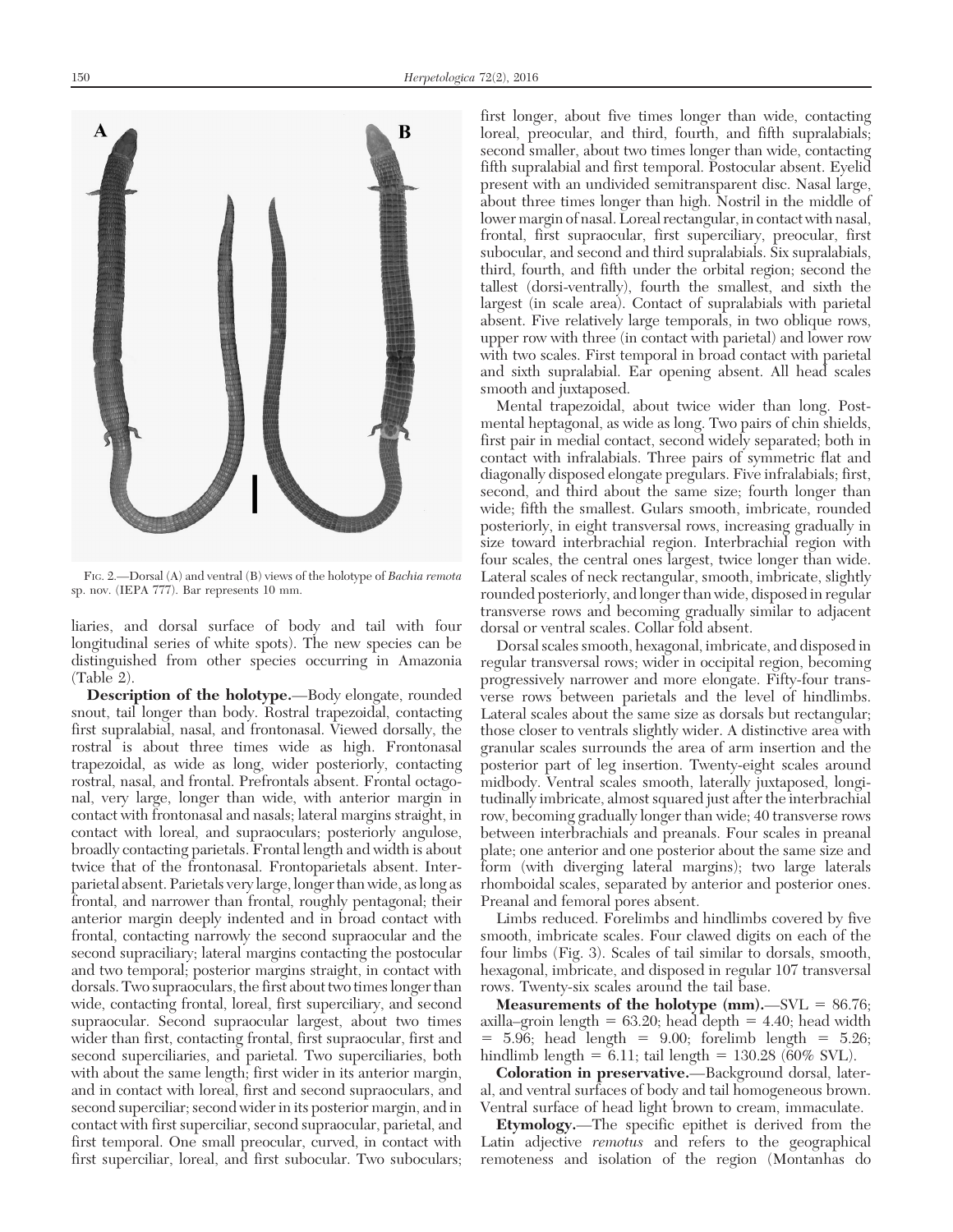

Tumucumaque National Park) where the specimen was collected.

Distribution and habitat.—Bachia remota is known only from the type-locality  $(\sim 300 \text{ m}$  elevation) situated in the northwest portion of the Montanhas do Tumucumaque

National Park in the State of Amapá, northeastern Brazilian Amazonia (Fig. 4). Tumucumaque, which means "the rock on top of the mountain" in the language of the local Apalai and Wayana indigenous peoples, is a region characterized by its many granite outcrops (inselbergs) rising above the forest

TABLE 1.—Summary of diagnostic traits among species of the Bachia heteropa group. Data for B. guianensis taken from Hoogmoed and Dixon (1977), for B. pallidiceps from Dixon (1973) and McDiarmid and DeWeese (1977), and for B. heteropa from Dixon (1973) and examined specimens ( $n = 89$ ; see Appendix). SVL, snout–vent length.

| Trait                                      | Bachia remota sp. nov. | B. guianensis                                            | B. heteropa                                                                                    | B. pallidiceps                                                                                         |
|--------------------------------------------|------------------------|----------------------------------------------------------|------------------------------------------------------------------------------------------------|--------------------------------------------------------------------------------------------------------|
| Supraocular scales (each side)             | $\mathfrak{2}$         |                                                          | 2 or 3                                                                                         |                                                                                                        |
| Supraciliary scales (each side)            |                        |                                                          | 2 or 3                                                                                         |                                                                                                        |
| Prefrontal scales                          | Absent                 | Present                                                  | Variable                                                                                       | Present                                                                                                |
| Interparietal scales                       | Absent                 | Absent                                                   | Present                                                                                        | Present                                                                                                |
| Transverse rows of dorsal scales           | 56                     | 50                                                       | 38–49                                                                                          | $43 - 48$                                                                                              |
| SVL (maximum)                              | 86.7 mm                | $63 \text{ mm}$                                          | $64 \text{ mm}$                                                                                | $73 \text{ mm}$                                                                                        |
| Color pattern<br>(dorsal of body and tail) | Homogeneous<br>brown   | Brown with four<br>longitudinal series of<br>white spots | Brown with three dark<br>longitudinal stripes, alternating with<br>four wider, lighter stripes | Homogeneous brown; brown<br>with black median stripe,<br>bordered by a golden tan<br>to yellowish line |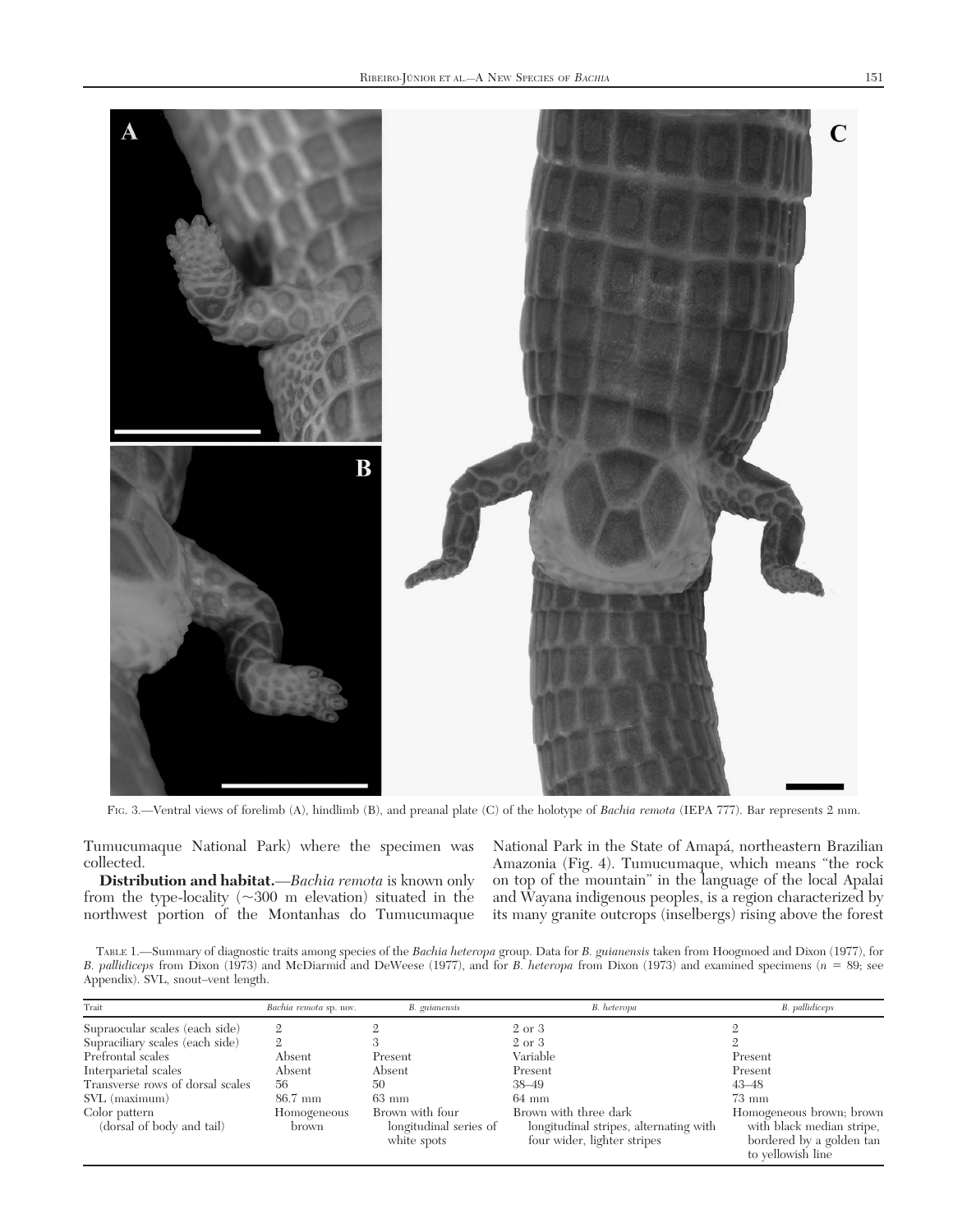|                     | $\overline{\phantom{a}}$<br>$\overline{1}$ |  |
|---------------------|--------------------------------------------|--|
|                     | ×<br>ا                                     |  |
|                     |                                            |  |
| I                   |                                            |  |
| $\frac{1}{2}$       |                                            |  |
| na ranna            |                                            |  |
|                     |                                            |  |
|                     |                                            |  |
| $\frac{1}{3}$       |                                            |  |
|                     |                                            |  |
|                     |                                            |  |
|                     | j                                          |  |
| י<br>וו             |                                            |  |
|                     |                                            |  |
|                     | <b>William State</b>                       |  |
|                     |                                            |  |
| ļ                   |                                            |  |
|                     |                                            |  |
|                     |                                            |  |
|                     | Ì                                          |  |
|                     | ļ                                          |  |
|                     |                                            |  |
|                     |                                            |  |
|                     |                                            |  |
| ļ                   | ĺ                                          |  |
|                     |                                            |  |
|                     |                                            |  |
|                     | i<br>)                                     |  |
|                     | J                                          |  |
|                     | i                                          |  |
| I                   | $\overline{\phantom{a}}$                   |  |
|                     | $\sum_{i=1}^{n}$                           |  |
| j                   |                                            |  |
| ļ                   | ٢                                          |  |
| re or               |                                            |  |
|                     | í                                          |  |
| $\frac{1}{2}$       | coo                                        |  |
|                     |                                            |  |
|                     | $\mathsf{I}$                               |  |
|                     | $\mathbf{I}$                               |  |
| ı                   |                                            |  |
| ļ<br>$\overline{a}$ | l<br>١                                     |  |
| E                   | $= 37$<br>j<br>Ï                           |  |

| (Fig. 5). The Mapaoni River is the main watercourse in<br>$\begin{array}{l} \mbox{Absent} \\ \mbox{Absent} \\ \mbox{Absent} \\ \mbox{Absent} \\ 2 \\ \mbox{b} \\ 4 \\ \end{array}$<br>the region. The type-locality is $\sim$ 800 km southeast of the<br>$\mathbb{R}$ $\times$<br>×<br>nearest recorded locality for a species of the <i>B. heteropa</i><br>group (Fig. 4).<br>without claws<br>The specimen of <i>B. remota</i> was encountered in the<br>leaf litter of a dense terra firme forest scattered with<br>rocky outcrops and boulders (Fig. 5). This is "typical<br>$\ensuremath{\textsc{Present}}$<br>$\begin{tabular}{ll} Ascent\\ Absent\\ Absent\\ Absent\\ Ascent\\ Ascent\\  2 & 0\\ 5 & 5\\ 3 \end{tabular}$<br>forest of the southern Guiana Shield" (Bernard<br>$\frac{8}{8}$<br>×<br>2008:80,81), with a predominance of Leguminosae and<br>Burseraceae. A more detailed description of the<br>vegetation in the northwestern Montanhas do Tumucu-<br>$\begin{array}{l} \mbox{Present} \\ \mbox{Absent} \\ \mbox{Absent} \\ \mbox{Absent} \\ \mbox{Absent} \\ \mbox{Absent} \\ \mbox{Absent} \\ \mbox{Abend} \\ \mbox{S3-57} \\ \mbox{S3-57} \\ \mbox{S3-57} \\ \mbox{S3-57} \\ \mbox{S3-57} \\ \mbox{S3-57} \\ \mbox{S3-57} \\ \mbox{S3-57} \\ \mbox{S3-57} \\ \mbox{S3-57} \\ \mbox{S3-57} \\ \mbox{S3-57} \\ \mbox{S3-57} \\ \mbox{S3-$<br>maque National Park is found in Bernard (2008).<br>$_{\rm X}^{\rm LOI}$<br>×<br>DISCUSSION<br>$\begin{array}{l} \mbox{Present} \\ \mbox{Absent} \\ \mbox{Absent} \\ \mbox{Absent} \\ \mbox{Absent} \\ \mbox{Al} \\ \mbox{Al} \\ \mbox{Al} \\ \mbox{Al} \\ \mbox{Al} \\ \mbox{Al} \\ \mbox{Al} \\ \mbox{Al} \\ \mbox{Al} \\ \mbox{Al} \\ \mbox{Al} \\ \mbox{Al} \\ \mbox{Al} \\ \mbox{Al} \\ \mbox{Al} \\ \mbox{Al} \\ \mbox{Al} \\ \mbox{Al} \\ \mbox{Al} \\ \mbox{Al} \\ \mbox{Al} \\ \mbox{Al} \\ \mbox{Al} \\ \mbox{Al} \\ \mbox{Al}$<br>In his seminal work on the lizards of the genus<br><i>Bachia</i> , Dixon (1973) commented that some species<br>$R \times$<br>×<br>groups, including the <i>Bachia heteropa</i> group, require<br>further investigation. The group currently includes<br>species that once belonged to four distinct genera<br>$\begin{array}{l} \text{Present} \\ \text{Absent} \\ \text{Absent} \\ \text{Absent} \\ \text{Absent} \\ \text{Absent} \\ \text{Absent} \\ \text{A} \\ \text{B} \\ \text{A} \\ \text{A} \\ \text{B} \\ \text{B} \\ \text{A} \\ \text{A} \\ \text{B} \\ \text{B} \\ \text{A} \\ \text{B} \\ \text{B} \\ \text{B} \\ \text{B} \\ \text{B} \\ \text{B} \\ \text{B} \\ \text{B} \\ \text{B} \\ \text{B} \\ \text{B} \\ \text{B} \\ \text{B} \\ \text{B} \\ \text{B} \\ \text{B} \\ \text{$<br>(Chalcides, Brachypus, Scolecosaurus, and Bachia), and<br>$\frac{8}{x}$<br>five subspecies that were previously considered to be<br>×<br>valid species: <i>Bachia h. heteropa</i> (Wiegmann 1856), <i>B.</i><br>h. alleni (Barbour 1914), B. h. lineata Boulenger 1903,<br>B. h. marcelae Donoso-Barros and Garrido 1964, and B.<br>$\begin{minipage}{0.9\linewidth} \begin{tabular}{l} \multicolumn{2}{c}{\textbf{h}} & \multicolumn{2}{c}{\textbf{h}} & \multicolumn{2}{c}{\textbf{h}} & \multicolumn{2}{c}{\textbf{h}} & \multicolumn{2}{c}{\textbf{h}} & \multicolumn{2}{c}{\textbf{h}} & \multicolumn{2}{c}{\textbf{h}} & \multicolumn{2}{c}{\textbf{h}} & \multicolumn{2}{c}{\textbf{h}} & \multicolumn{2}{c}{\textbf{h}} & \multicolumn{2}{c}{\textbf{h}} & \multicolumn{2}{c}{\textbf{h}} & \multicolumn{2}{$<br>h. trinitatis Barbour 1914. Recent molecular phyloge-<br>$\frac{8}{7}$<br>×<br>×<br>netic studies suggest that this species group is<br>paraphyletic, although there is no consensus arrange-<br>$\begin{array}{l} \text{Present} \\ \text{Present} \\ \text{0.0} \\ \text{0.0} \\ \text{0.0} \\ \text{0.0} \\ \text{0.0} \\ \text{0.0} \\ \text{0.0} \\ \text{0.0} \\ \text{0.0} \\ \text{0.0} \\ \text{0.0} \\ \text{0.0} \\ \text{0.0} \\ \text{0.0} \\ \text{0.0} \\ \text{0.0} \\ \text{0.0} \\ \text{0.0} \\ \text{0.0} \\ \text{0.0} \\ \text{0.0} \\ \text{0.0} \\ \text{0.0} \\ \text{0.0} \\ \text{0.0} \\ \$<br>Present<br>ment (Kohlsdorf and Wagner 2006; Galis et al. 2010;<br>Kohlsdorf et al. 2010). Even so, the presence of<br>$80\,$<br>×<br>×<br>hexagonal, imbricate dorsal scales and rectangular,<br>juxtaposed ventral and lateral scales, together with the<br>geographical distribution of Bachia remota, indicate that<br>$\begin{tabular}{ll} \bf{Present} \\ \bf{Present} \\ \bf{Present} \\ \bf{Present} \\ \bf{on} \\ \bf{on} \\ \bf{on} \\ \bf{on} \\ \bf{on} \\ \bf{on} \\ \bf{on} \\ \bf{on} \\ \bf{on} \\ \bf{on} \\ \bf{on} \\ \bf{on} \\ \bf{on} \\ \bf{on} \\ \bf{on} \\ \bf{on} \\ \bf{on} \\ \bf{on} \\ \bf{on} \\ \bf{on} \\ \bf{on} \\ \bf{on} \\ \bf{on} \\ \bf{on} \\ \bf{on} \\ \bf{on} \\ \bf{on} \\ \bf{on} \\ \bf{on} \\ \bf{on} \\ \bf{on} \\ \bf$<br>$48 - 54$<br>the new species is related to <i>B. heteropa</i> . Despite the<br>82<br>×<br>×<br>considerable variation found among the species of this<br>group, mainly among the <i>B. heteropa</i> subspecies, the<br>diagnostic features of <i>B. remota</i> provide conclusive<br>support for the new species. This new addition to the<br>$\begin{array}{l} \rm{Absent} \\ \rm{Variable} \\ \rm{1~or~2} \\ \rm{2~or~3} \\ \rm{5~or~6} \\ \rm{4~6--2} \\ \rm{40--52} \\ \rm{Variable} \\ \rm{Variable} \end{array}$<br>Present<br>genus ends a long stasis in the taxonomy of the B.<br><i>heteropa</i> group, which had gone nearly four decades<br>$^{\circ}$<br>since the last description of a new species (Hoogmoed<br>and Dixon 1977).<br>Relative to other species of terrestrial lizards, those in<br>the genus <i>Bachia</i> are among the least commonly<br>Present<br>$\begin{array}{l} \mbox{Asent} \\ \mbox{Ascent} \\ \mbox{Ascent} \\ \mbox{A} \mbox{Asent} \\ \mbox{A} \mbox{A} \mbox{A} \mbox{A} \mbox{B} \mbox{A} \mbox{A} \mbox{B} \mbox{A} \mbox{A} \mbox{A} \mbox{A} \mbox{A} \mbox{A} \mbox{A} \mbox{A} \mbox{A} \mbox{A} \mbox{A} \mbox{A} \mbox{A} \mbox{A} \mbox{A} \mbox{A} \mbox{A} \mbox{A} \mbox{A} \mbox{A} \mbox{A} \$<br>captured during field sampling, mainly because of their<br>$_{\rm X}^{86.7}$<br>semifossorial and fossorial habits. The low sampling rate<br>×<br>limits the collection of data on the natural history and<br>reproductive behavior of the different species (Freitas<br>et al. 2011), and this lack of basic information on their<br>Hexagonal, smooth, imbricate dorsal scales<br>scales<br>biology is an obstacle to a better understanding of the<br>evolution of morphological traits within the genus, and<br>Rectangular, juxtaposed lateral scales<br>Hexagonal-lanceolate, keeled dorsal<br>Quadrangular, smooth dorsal scales<br>in particular, the reduction of the limbs (Kohlsdorf et al.<br>2010). Only a few individuals are available in collections,<br>Transverse rows of dorsal scales<br>Supraocular scales (each side<br>Supraciliary scales (each side)<br>so there is scant material for taxonomic review or the<br>interpretation of species distributions and the bio-<br>$SVL$ (maximum, in mm)<br>Hexagonal lateral scales<br>geography of the group. This situation is even more<br>critical for remote and understudied areas such as<br>Interparietal scales<br>Frontonasal scales<br>Supralabial scales<br>Infralabial scales<br>Prefrontal scales<br>Amazonia. The discovery of <i>B. remota</i> reinforces the<br>Clawed fingers<br>conclusion that the diversity of the genus is under-<br>estimated in this region.<br>Although lizard diversity in the Amazon region is<br>among the largest in the world (Rodrigues 2005), the | $\rm {Train}$ | Bachia heteropa group<br>Bachia remota sp. nov. | $\label{eq:2} \begin{array}{ll} \textit{fluescens group} \\ \textit{B. fluxescens} \end{array}$<br>B. | $\frac{b\textit{resalaui} \textit{group}}{B.\textit{panophia}}$<br>B. | pyburni<br>B. | scolecoides<br>B. | . dorbignyi group<br>B. dorbignyi<br>B. | B. huallagana | $p$ eruanc<br>B. | scaea<br>B. | trisanal<br>B. |
|-----------------------------------------------------------------------------------------------------------------------------------------------------------------------------------------------------------------------------------------------------------------------------------------------------------------------------------------------------------------------------------------------------------------------------------------------------------------------------------------------------------------------------------------------------------------------------------------------------------------------------------------------------------------------------------------------------------------------------------------------------------------------------------------------------------------------------------------------------------------------------------------------------------------------------------------------------------------------------------------------------------------------------------------------------------------------------------------------------------------------------------------------------------------------------------------------------------------------------------------------------------------------------------------------------------------------------------------------------------------------------------------------------------------------------------------------------------------------------------------------------------------------------------------------------------------------------------------------------------------------------------------------------------------------------------------------------------------------------------------------------------------------------------------------------------------------------------------------------------------------------------------------------------------------------------------------------------------------------------------------------------------------------------------------------------------------------------------------------------------------------------------------------------------------------------------------------------------------------------------------------------------------------------------------------------------------------------------------------------------------------------------------------------------------------------------------------------------------------------------------------------------------------------------------------------------------------------------------------------------------------------------------------------------------------------------------------------------------------------------------------------------------------------------------------------------------------------------------------------------------------------------------------------------------------------------------------------------------------------------------------------------------------------------------------------------------------------------------------------------------------------------------------------------------------------------------------------------------------------------------------------------------------------------------------------------------------------------------------------------------------------------------------------------------------------------------------------------------------------------------------------------------------------------------------------------------------------------------------------------------------------------------------------------------------------------------------------------------------------------------------------------------------------------------------------------------------------------------------------------------------------------------------------------------------------------------------------------------------------------------------------------------------------------------------------------------------------------------------------------------------------------------------------------------------------------------------------------------------------------------------------------------------------------------------------------------------------------------------------------------------------------------------------------------------------------------------------------------------------------------------------------------------------------------------------------------------------------------------------------------------------------------------------------------------------------------------------------------------------------------------------------------------------------------------------------------------------------------------------------------------------------------------------------------------------------------------------------------------------------------------------------------------------------------------------------------------------------------------------------------------------------------------------------------------------------------------------------------------------------------------------------------------------------------------------------------------------------------------------------------------------------------------------------------------------------------------------------------------------------------------------------------------------------------------------------------------------------------------------------------------------------------------------------------------------------------------------------------------------------------------------------------------------------------------------------------------------------------------------------------------------------------------------------------------------------------------------------------------------------------------------------------------------------------------------------------------------------------------------------------------------------------------------------------------------------------------------------------------------------------------------------------------------------------------------------------------------------------------------------------------------------------------------------------------------------------------------------------------------------------------------------------------------------------------------------------------------------------------------------------------------------------------------------------------------------------------------------------------------------------------------------------------------------------------------------------------------------------------------------------------------------------------------------------------------------------------------------------------------------------------------------------------------------------------------------------------------------------------------------------------------------------------------------------------------------------------------------------------------------------------------------------------------------------------------------------------------------------------------------------------------------------------------------------------------------------------------------------------------------------------------------------------------------------------------------------------------------------------------------------------------------------------------------------------------------------------------------------------------------------------------------------------------------|---------------|-------------------------------------------------|-------------------------------------------------------------------------------------------------------|-----------------------------------------------------------------------|---------------|-------------------|-----------------------------------------|---------------|------------------|-------------|----------------|
|                                                                                                                                                                                                                                                                                                                                                                                                                                                                                                                                                                                                                                                                                                                                                                                                                                                                                                                                                                                                                                                                                                                                                                                                                                                                                                                                                                                                                                                                                                                                                                                                                                                                                                                                                                                                                                                                                                                                                                                                                                                                                                                                                                                                                                                                                                                                                                                                                                                                                                                                                                                                                                                                                                                                                                                                                                                                                                                                                                                                                                                                                                                                                                                                                                                                                                                                                                                                                                                                                                                                                                                                                                                                                                                                                                                                                                                                                                                                                                                                                                                                                                                                                                                                                                                                                                                                                                                                                                                                                                                                                                                                                                                                                                                                                                                                                                                                                                                                                                                                                                                                                                                                                                                                                                                                                                                                                                                                                                                                                                                                                                                                                                                                                                                                                                                                                                                                                                                                                                                                                                                                                                                                                                                                                                                                                                                                                                                                                                                                                                                                                                                                                                                                                                                                                                                                                                                                                                                                                                                                                                                                                                                                                                                                                                                                                                                                                                                                                                                                                                                                                                                                                                                                                                                                                                                         |               |                                                 |                                                                                                       |                                                                       |               |                   |                                         |               |                  |             |                |
|                                                                                                                                                                                                                                                                                                                                                                                                                                                                                                                                                                                                                                                                                                                                                                                                                                                                                                                                                                                                                                                                                                                                                                                                                                                                                                                                                                                                                                                                                                                                                                                                                                                                                                                                                                                                                                                                                                                                                                                                                                                                                                                                                                                                                                                                                                                                                                                                                                                                                                                                                                                                                                                                                                                                                                                                                                                                                                                                                                                                                                                                                                                                                                                                                                                                                                                                                                                                                                                                                                                                                                                                                                                                                                                                                                                                                                                                                                                                                                                                                                                                                                                                                                                                                                                                                                                                                                                                                                                                                                                                                                                                                                                                                                                                                                                                                                                                                                                                                                                                                                                                                                                                                                                                                                                                                                                                                                                                                                                                                                                                                                                                                                                                                                                                                                                                                                                                                                                                                                                                                                                                                                                                                                                                                                                                                                                                                                                                                                                                                                                                                                                                                                                                                                                                                                                                                                                                                                                                                                                                                                                                                                                                                                                                                                                                                                                                                                                                                                                                                                                                                                                                                                                                                                                                                                                         |               |                                                 |                                                                                                       |                                                                       |               |                   |                                         |               |                  |             |                |
|                                                                                                                                                                                                                                                                                                                                                                                                                                                                                                                                                                                                                                                                                                                                                                                                                                                                                                                                                                                                                                                                                                                                                                                                                                                                                                                                                                                                                                                                                                                                                                                                                                                                                                                                                                                                                                                                                                                                                                                                                                                                                                                                                                                                                                                                                                                                                                                                                                                                                                                                                                                                                                                                                                                                                                                                                                                                                                                                                                                                                                                                                                                                                                                                                                                                                                                                                                                                                                                                                                                                                                                                                                                                                                                                                                                                                                                                                                                                                                                                                                                                                                                                                                                                                                                                                                                                                                                                                                                                                                                                                                                                                                                                                                                                                                                                                                                                                                                                                                                                                                                                                                                                                                                                                                                                                                                                                                                                                                                                                                                                                                                                                                                                                                                                                                                                                                                                                                                                                                                                                                                                                                                                                                                                                                                                                                                                                                                                                                                                                                                                                                                                                                                                                                                                                                                                                                                                                                                                                                                                                                                                                                                                                                                                                                                                                                                                                                                                                                                                                                                                                                                                                                                                                                                                                                                         |               |                                                 |                                                                                                       |                                                                       |               |                   |                                         |               |                  |             |                |
|                                                                                                                                                                                                                                                                                                                                                                                                                                                                                                                                                                                                                                                                                                                                                                                                                                                                                                                                                                                                                                                                                                                                                                                                                                                                                                                                                                                                                                                                                                                                                                                                                                                                                                                                                                                                                                                                                                                                                                                                                                                                                                                                                                                                                                                                                                                                                                                                                                                                                                                                                                                                                                                                                                                                                                                                                                                                                                                                                                                                                                                                                                                                                                                                                                                                                                                                                                                                                                                                                                                                                                                                                                                                                                                                                                                                                                                                                                                                                                                                                                                                                                                                                                                                                                                                                                                                                                                                                                                                                                                                                                                                                                                                                                                                                                                                                                                                                                                                                                                                                                                                                                                                                                                                                                                                                                                                                                                                                                                                                                                                                                                                                                                                                                                                                                                                                                                                                                                                                                                                                                                                                                                                                                                                                                                                                                                                                                                                                                                                                                                                                                                                                                                                                                                                                                                                                                                                                                                                                                                                                                                                                                                                                                                                                                                                                                                                                                                                                                                                                                                                                                                                                                                                                                                                                                                         |               |                                                 |                                                                                                       |                                                                       |               |                   |                                         |               |                  |             |                |
|                                                                                                                                                                                                                                                                                                                                                                                                                                                                                                                                                                                                                                                                                                                                                                                                                                                                                                                                                                                                                                                                                                                                                                                                                                                                                                                                                                                                                                                                                                                                                                                                                                                                                                                                                                                                                                                                                                                                                                                                                                                                                                                                                                                                                                                                                                                                                                                                                                                                                                                                                                                                                                                                                                                                                                                                                                                                                                                                                                                                                                                                                                                                                                                                                                                                                                                                                                                                                                                                                                                                                                                                                                                                                                                                                                                                                                                                                                                                                                                                                                                                                                                                                                                                                                                                                                                                                                                                                                                                                                                                                                                                                                                                                                                                                                                                                                                                                                                                                                                                                                                                                                                                                                                                                                                                                                                                                                                                                                                                                                                                                                                                                                                                                                                                                                                                                                                                                                                                                                                                                                                                                                                                                                                                                                                                                                                                                                                                                                                                                                                                                                                                                                                                                                                                                                                                                                                                                                                                                                                                                                                                                                                                                                                                                                                                                                                                                                                                                                                                                                                                                                                                                                                                                                                                                                                         |               |                                                 |                                                                                                       |                                                                       |               |                   |                                         |               |                  |             |                |
|                                                                                                                                                                                                                                                                                                                                                                                                                                                                                                                                                                                                                                                                                                                                                                                                                                                                                                                                                                                                                                                                                                                                                                                                                                                                                                                                                                                                                                                                                                                                                                                                                                                                                                                                                                                                                                                                                                                                                                                                                                                                                                                                                                                                                                                                                                                                                                                                                                                                                                                                                                                                                                                                                                                                                                                                                                                                                                                                                                                                                                                                                                                                                                                                                                                                                                                                                                                                                                                                                                                                                                                                                                                                                                                                                                                                                                                                                                                                                                                                                                                                                                                                                                                                                                                                                                                                                                                                                                                                                                                                                                                                                                                                                                                                                                                                                                                                                                                                                                                                                                                                                                                                                                                                                                                                                                                                                                                                                                                                                                                                                                                                                                                                                                                                                                                                                                                                                                                                                                                                                                                                                                                                                                                                                                                                                                                                                                                                                                                                                                                                                                                                                                                                                                                                                                                                                                                                                                                                                                                                                                                                                                                                                                                                                                                                                                                                                                                                                                                                                                                                                                                                                                                                                                                                                                                         |               |                                                 |                                                                                                       |                                                                       |               |                   |                                         |               |                  |             |                |
|                                                                                                                                                                                                                                                                                                                                                                                                                                                                                                                                                                                                                                                                                                                                                                                                                                                                                                                                                                                                                                                                                                                                                                                                                                                                                                                                                                                                                                                                                                                                                                                                                                                                                                                                                                                                                                                                                                                                                                                                                                                                                                                                                                                                                                                                                                                                                                                                                                                                                                                                                                                                                                                                                                                                                                                                                                                                                                                                                                                                                                                                                                                                                                                                                                                                                                                                                                                                                                                                                                                                                                                                                                                                                                                                                                                                                                                                                                                                                                                                                                                                                                                                                                                                                                                                                                                                                                                                                                                                                                                                                                                                                                                                                                                                                                                                                                                                                                                                                                                                                                                                                                                                                                                                                                                                                                                                                                                                                                                                                                                                                                                                                                                                                                                                                                                                                                                                                                                                                                                                                                                                                                                                                                                                                                                                                                                                                                                                                                                                                                                                                                                                                                                                                                                                                                                                                                                                                                                                                                                                                                                                                                                                                                                                                                                                                                                                                                                                                                                                                                                                                                                                                                                                                                                                                                                         |               |                                                 |                                                                                                       |                                                                       |               |                   |                                         |               |                  |             |                |
|                                                                                                                                                                                                                                                                                                                                                                                                                                                                                                                                                                                                                                                                                                                                                                                                                                                                                                                                                                                                                                                                                                                                                                                                                                                                                                                                                                                                                                                                                                                                                                                                                                                                                                                                                                                                                                                                                                                                                                                                                                                                                                                                                                                                                                                                                                                                                                                                                                                                                                                                                                                                                                                                                                                                                                                                                                                                                                                                                                                                                                                                                                                                                                                                                                                                                                                                                                                                                                                                                                                                                                                                                                                                                                                                                                                                                                                                                                                                                                                                                                                                                                                                                                                                                                                                                                                                                                                                                                                                                                                                                                                                                                                                                                                                                                                                                                                                                                                                                                                                                                                                                                                                                                                                                                                                                                                                                                                                                                                                                                                                                                                                                                                                                                                                                                                                                                                                                                                                                                                                                                                                                                                                                                                                                                                                                                                                                                                                                                                                                                                                                                                                                                                                                                                                                                                                                                                                                                                                                                                                                                                                                                                                                                                                                                                                                                                                                                                                                                                                                                                                                                                                                                                                                                                                                                                         |               |                                                 |                                                                                                       |                                                                       |               |                   |                                         |               |                  |             |                |
|                                                                                                                                                                                                                                                                                                                                                                                                                                                                                                                                                                                                                                                                                                                                                                                                                                                                                                                                                                                                                                                                                                                                                                                                                                                                                                                                                                                                                                                                                                                                                                                                                                                                                                                                                                                                                                                                                                                                                                                                                                                                                                                                                                                                                                                                                                                                                                                                                                                                                                                                                                                                                                                                                                                                                                                                                                                                                                                                                                                                                                                                                                                                                                                                                                                                                                                                                                                                                                                                                                                                                                                                                                                                                                                                                                                                                                                                                                                                                                                                                                                                                                                                                                                                                                                                                                                                                                                                                                                                                                                                                                                                                                                                                                                                                                                                                                                                                                                                                                                                                                                                                                                                                                                                                                                                                                                                                                                                                                                                                                                                                                                                                                                                                                                                                                                                                                                                                                                                                                                                                                                                                                                                                                                                                                                                                                                                                                                                                                                                                                                                                                                                                                                                                                                                                                                                                                                                                                                                                                                                                                                                                                                                                                                                                                                                                                                                                                                                                                                                                                                                                                                                                                                                                                                                                                                         |               |                                                 |                                                                                                       |                                                                       |               |                   |                                         |               |                  |             |                |
|                                                                                                                                                                                                                                                                                                                                                                                                                                                                                                                                                                                                                                                                                                                                                                                                                                                                                                                                                                                                                                                                                                                                                                                                                                                                                                                                                                                                                                                                                                                                                                                                                                                                                                                                                                                                                                                                                                                                                                                                                                                                                                                                                                                                                                                                                                                                                                                                                                                                                                                                                                                                                                                                                                                                                                                                                                                                                                                                                                                                                                                                                                                                                                                                                                                                                                                                                                                                                                                                                                                                                                                                                                                                                                                                                                                                                                                                                                                                                                                                                                                                                                                                                                                                                                                                                                                                                                                                                                                                                                                                                                                                                                                                                                                                                                                                                                                                                                                                                                                                                                                                                                                                                                                                                                                                                                                                                                                                                                                                                                                                                                                                                                                                                                                                                                                                                                                                                                                                                                                                                                                                                                                                                                                                                                                                                                                                                                                                                                                                                                                                                                                                                                                                                                                                                                                                                                                                                                                                                                                                                                                                                                                                                                                                                                                                                                                                                                                                                                                                                                                                                                                                                                                                                                                                                                                         |               |                                                 |                                                                                                       |                                                                       |               |                   |                                         |               |                  |             |                |
|                                                                                                                                                                                                                                                                                                                                                                                                                                                                                                                                                                                                                                                                                                                                                                                                                                                                                                                                                                                                                                                                                                                                                                                                                                                                                                                                                                                                                                                                                                                                                                                                                                                                                                                                                                                                                                                                                                                                                                                                                                                                                                                                                                                                                                                                                                                                                                                                                                                                                                                                                                                                                                                                                                                                                                                                                                                                                                                                                                                                                                                                                                                                                                                                                                                                                                                                                                                                                                                                                                                                                                                                                                                                                                                                                                                                                                                                                                                                                                                                                                                                                                                                                                                                                                                                                                                                                                                                                                                                                                                                                                                                                                                                                                                                                                                                                                                                                                                                                                                                                                                                                                                                                                                                                                                                                                                                                                                                                                                                                                                                                                                                                                                                                                                                                                                                                                                                                                                                                                                                                                                                                                                                                                                                                                                                                                                                                                                                                                                                                                                                                                                                                                                                                                                                                                                                                                                                                                                                                                                                                                                                                                                                                                                                                                                                                                                                                                                                                                                                                                                                                                                                                                                                                                                                                                                         |               |                                                 |                                                                                                       |                                                                       |               |                   |                                         |               |                  |             |                |
|                                                                                                                                                                                                                                                                                                                                                                                                                                                                                                                                                                                                                                                                                                                                                                                                                                                                                                                                                                                                                                                                                                                                                                                                                                                                                                                                                                                                                                                                                                                                                                                                                                                                                                                                                                                                                                                                                                                                                                                                                                                                                                                                                                                                                                                                                                                                                                                                                                                                                                                                                                                                                                                                                                                                                                                                                                                                                                                                                                                                                                                                                                                                                                                                                                                                                                                                                                                                                                                                                                                                                                                                                                                                                                                                                                                                                                                                                                                                                                                                                                                                                                                                                                                                                                                                                                                                                                                                                                                                                                                                                                                                                                                                                                                                                                                                                                                                                                                                                                                                                                                                                                                                                                                                                                                                                                                                                                                                                                                                                                                                                                                                                                                                                                                                                                                                                                                                                                                                                                                                                                                                                                                                                                                                                                                                                                                                                                                                                                                                                                                                                                                                                                                                                                                                                                                                                                                                                                                                                                                                                                                                                                                                                                                                                                                                                                                                                                                                                                                                                                                                                                                                                                                                                                                                                                                         |               |                                                 |                                                                                                       |                                                                       |               |                   |                                         |               |                  |             |                |
|                                                                                                                                                                                                                                                                                                                                                                                                                                                                                                                                                                                                                                                                                                                                                                                                                                                                                                                                                                                                                                                                                                                                                                                                                                                                                                                                                                                                                                                                                                                                                                                                                                                                                                                                                                                                                                                                                                                                                                                                                                                                                                                                                                                                                                                                                                                                                                                                                                                                                                                                                                                                                                                                                                                                                                                                                                                                                                                                                                                                                                                                                                                                                                                                                                                                                                                                                                                                                                                                                                                                                                                                                                                                                                                                                                                                                                                                                                                                                                                                                                                                                                                                                                                                                                                                                                                                                                                                                                                                                                                                                                                                                                                                                                                                                                                                                                                                                                                                                                                                                                                                                                                                                                                                                                                                                                                                                                                                                                                                                                                                                                                                                                                                                                                                                                                                                                                                                                                                                                                                                                                                                                                                                                                                                                                                                                                                                                                                                                                                                                                                                                                                                                                                                                                                                                                                                                                                                                                                                                                                                                                                                                                                                                                                                                                                                                                                                                                                                                                                                                                                                                                                                                                                                                                                                                                         |               |                                                 |                                                                                                       |                                                                       |               |                   |                                         |               |                  |             |                |
|                                                                                                                                                                                                                                                                                                                                                                                                                                                                                                                                                                                                                                                                                                                                                                                                                                                                                                                                                                                                                                                                                                                                                                                                                                                                                                                                                                                                                                                                                                                                                                                                                                                                                                                                                                                                                                                                                                                                                                                                                                                                                                                                                                                                                                                                                                                                                                                                                                                                                                                                                                                                                                                                                                                                                                                                                                                                                                                                                                                                                                                                                                                                                                                                                                                                                                                                                                                                                                                                                                                                                                                                                                                                                                                                                                                                                                                                                                                                                                                                                                                                                                                                                                                                                                                                                                                                                                                                                                                                                                                                                                                                                                                                                                                                                                                                                                                                                                                                                                                                                                                                                                                                                                                                                                                                                                                                                                                                                                                                                                                                                                                                                                                                                                                                                                                                                                                                                                                                                                                                                                                                                                                                                                                                                                                                                                                                                                                                                                                                                                                                                                                                                                                                                                                                                                                                                                                                                                                                                                                                                                                                                                                                                                                                                                                                                                                                                                                                                                                                                                                                                                                                                                                                                                                                                                                         |               |                                                 |                                                                                                       |                                                                       |               |                   |                                         |               |                  |             |                |
|                                                                                                                                                                                                                                                                                                                                                                                                                                                                                                                                                                                                                                                                                                                                                                                                                                                                                                                                                                                                                                                                                                                                                                                                                                                                                                                                                                                                                                                                                                                                                                                                                                                                                                                                                                                                                                                                                                                                                                                                                                                                                                                                                                                                                                                                                                                                                                                                                                                                                                                                                                                                                                                                                                                                                                                                                                                                                                                                                                                                                                                                                                                                                                                                                                                                                                                                                                                                                                                                                                                                                                                                                                                                                                                                                                                                                                                                                                                                                                                                                                                                                                                                                                                                                                                                                                                                                                                                                                                                                                                                                                                                                                                                                                                                                                                                                                                                                                                                                                                                                                                                                                                                                                                                                                                                                                                                                                                                                                                                                                                                                                                                                                                                                                                                                                                                                                                                                                                                                                                                                                                                                                                                                                                                                                                                                                                                                                                                                                                                                                                                                                                                                                                                                                                                                                                                                                                                                                                                                                                                                                                                                                                                                                                                                                                                                                                                                                                                                                                                                                                                                                                                                                                                                                                                                                                         |               |                                                 |                                                                                                       |                                                                       |               |                   |                                         |               |                  |             |                |
|                                                                                                                                                                                                                                                                                                                                                                                                                                                                                                                                                                                                                                                                                                                                                                                                                                                                                                                                                                                                                                                                                                                                                                                                                                                                                                                                                                                                                                                                                                                                                                                                                                                                                                                                                                                                                                                                                                                                                                                                                                                                                                                                                                                                                                                                                                                                                                                                                                                                                                                                                                                                                                                                                                                                                                                                                                                                                                                                                                                                                                                                                                                                                                                                                                                                                                                                                                                                                                                                                                                                                                                                                                                                                                                                                                                                                                                                                                                                                                                                                                                                                                                                                                                                                                                                                                                                                                                                                                                                                                                                                                                                                                                                                                                                                                                                                                                                                                                                                                                                                                                                                                                                                                                                                                                                                                                                                                                                                                                                                                                                                                                                                                                                                                                                                                                                                                                                                                                                                                                                                                                                                                                                                                                                                                                                                                                                                                                                                                                                                                                                                                                                                                                                                                                                                                                                                                                                                                                                                                                                                                                                                                                                                                                                                                                                                                                                                                                                                                                                                                                                                                                                                                                                                                                                                                                         |               |                                                 |                                                                                                       |                                                                       |               |                   |                                         |               |                  |             |                |

# **DISCUSSION**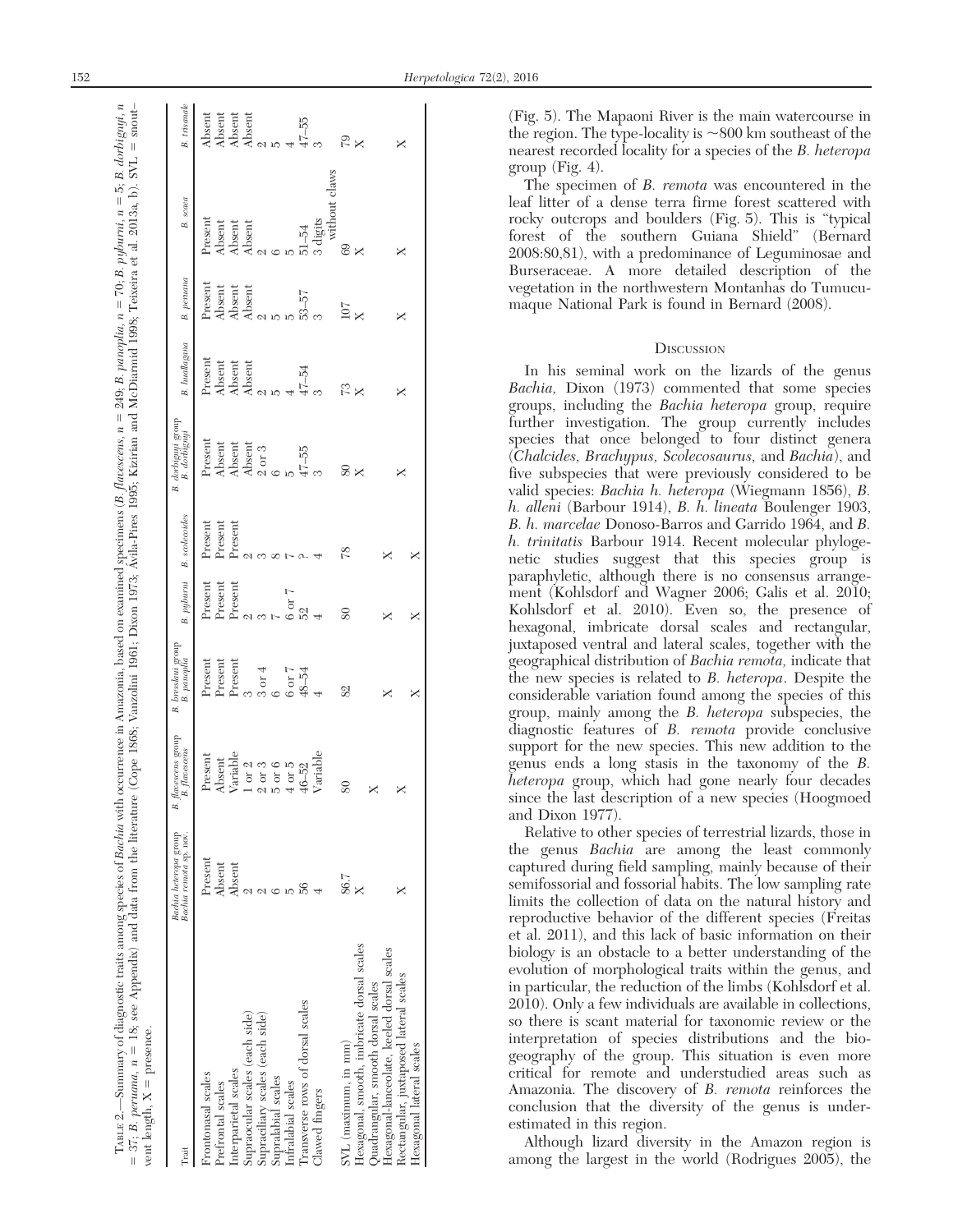

FIG. 4.—Distributional records of Bachia species of B. heteropa group in northern South America, southern Central America, and Lesser Antilles. Records of other Bachia species with distribution in the Guiana Shield are also included. Examined specimens are represented by black symbols, literature records by gray symbols, and the type localities of species of B. heteropa group by white symbols.

Wallacean shortfall (gaps in our knowledge of the distribution of organisms; Lomolino 2004) is still considerable. The new species described for the B. heteropa group was discovered in northeastern Brazilian Amazonia as a consequence of a rapid assessment of the Montanhas do Tumucumaque National Park (MTNP). Located in the Brazilian state of Amapá, and bordering French Guiana and Suriname, the MTNP covers 3,867,000 ha (the world's largest protected area of tropical forest) and ensures full protection of an important part of the Guiana Shield (Bernard and Funi 2008). The interior of the park is virtually uninhabited, and access is limited. As a consequence, the MTNP represents one of the few forested regions in Brazilian Amazonia still unaltered by humans (Bernard and



FIG. 5.—Habitat and microhabitat of Bachia remota sp. nov., at Parque Nacional Montanhas do Tumucumaque: (A) aerial view of the northwestern portion of the park, with the inselbergs emerging from the dense forest; and (B) detail of the location where the specimen was found (in the leaf litter among the rocks).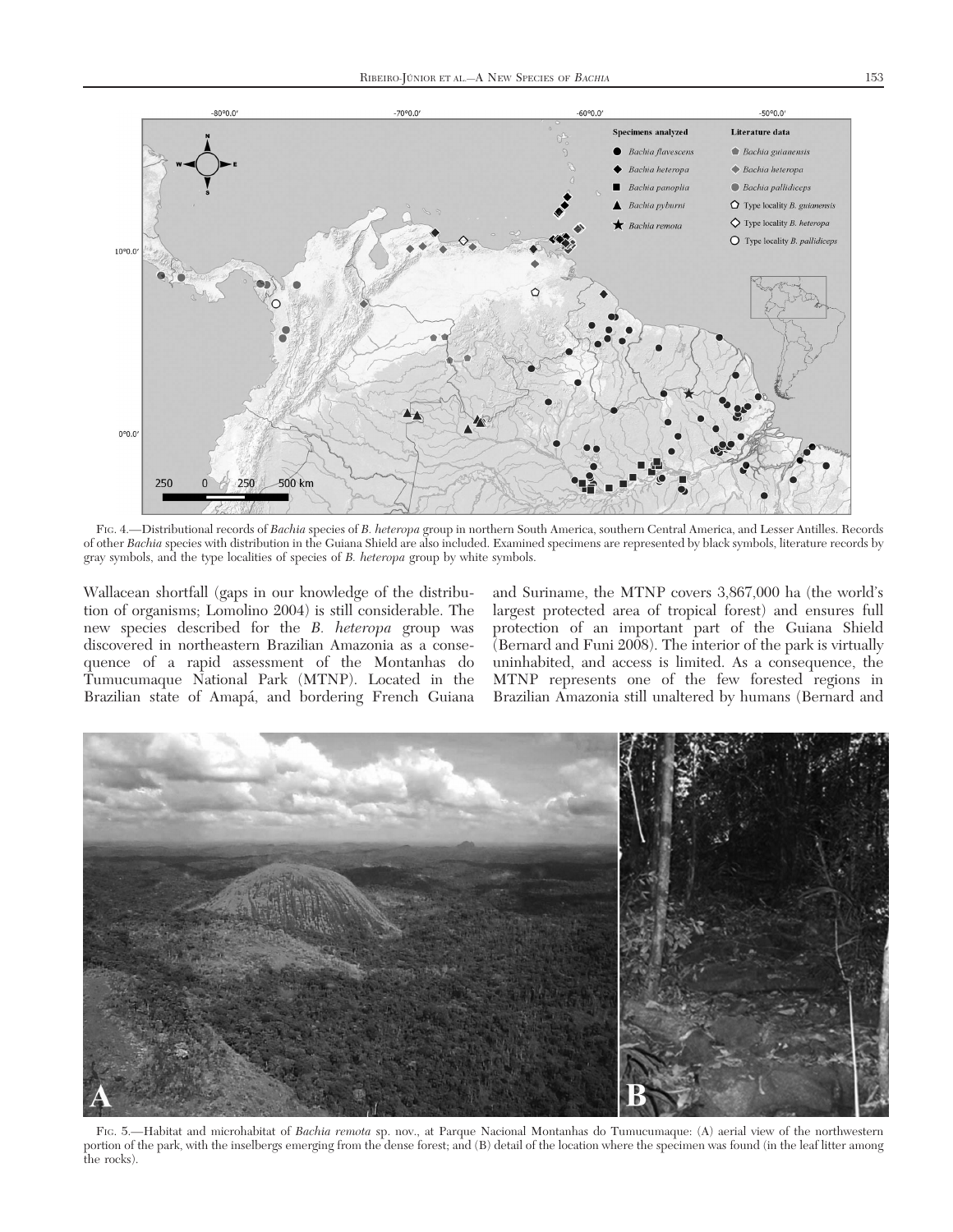Funi 2008), and the new species is protected by the remoteness of the area of its known occurrence.

# KEY TO THE GROUPS OF BACHIA, INCLUDING THE SPECIES AND SUBSPECIES OF THE B. HETEROPA GROUP

This key is adapted from Dixon (1973) and does not reflect the phylogenetic relationships of the species.

- 1. Narrow, hexagonal dorsal scales..................................................................2 Rectangular, smooth dorsal scales ................................. Bachia flavescens
- 2. Smooth dorsal scales ............................................................................3 Keeled dorsal scales ........................................ Bachia bresslaui group
- 3. Hexagonal lateral scales; supraoculars absent ............................... ...........................................................................Bachia dorbigyi group Rectangular lateral scales; supraoculars present................................
- .....................................................................Bachia heteropa group (4) 4. Interparietal scale present; <50 scales along a middorsal line (from nape to posterior margin of hindlimbs) ...................................5 Interparietal scale absent;  $>50$  scales along a middorsal line........10
- 5. Two or three supraoculars and superciliaries; dorsal with three long-itudinal dark lines alternating with four wider, light interspace stripes ..................................................................................6 Two supraoculars and superciliaries; dorsal with a black median stripe, bordered by a golden tan to yellowish line ..............................
- .................................................................................. Bachia pallidiceps 6. Prefrontals present; four toes on hindlimb ........................................7 Prefrontals absent; three or fewer toes on hindlimb.........................8 7. Prefrontals not in medial contact...............Bachia heteropa trinitatis Prefrontals in medial contact........................... Bachia heteropa alleni 8. Hindlimb with two distinct toes..........................................................9 Hindlimb with three distinct toes ........................... Bachia h. heteropa 9. Seven rows of scales in front of pectoral shields ......................................
- ............................................................................................ Bachia heteropa lineata Five rows of scales in front of pectoral shields .........................................
- ........................................................................................Bachia heteropa marcelae 10. Prefrontal scales present; three superciliary scales ....................... ....................................................................................Bachia guianensis Prefrontal scales absent; two superciliary scales................................

........................................................................... Bachia remota sp. nov.

Acknowledgments.—We are grateful to Conservação Internacional do Brasil, Instituto Chico Mendes de Conservação da Biodiversidade, Secretaria Estadual do Meio Ambiente, Corpo de Bombeiros, Cruz Vermelha do Brasil, and Exército Brasileiro for logistic support and funding. Thanks also to Projeto Corredor da Biodiversidade do Amapa´ and Instituto de Pesquisas Científicas e Tecnológicas do Estado do Amapá. We also thank D. Frost, D. Kizirian, J. Losos, R. Heyer, K. Tighe, H. Zaher, C. Castro-Mello, G. Colli, R. Vogt, T. Ávila-Pires, H. Chalkides, J. Lima, and R. Fernandes for access to specimens; and A. Dourado and A. Maciel for help with photographs. We thank A. Fouquet, S. Ferrari, the Editor, and two anonymous referees for feedback on earlier drafts of this manuscript. This work was supported in part by MCT/CNPQ/CT-INFRA/GEOMA (No. 61/ 2009). MAR-J thanks Conselho Nacional de Desenvolvimento Científico e Tecnológico/CNPq for a doctoral scholarship.

RESUMO: Uma nova espécie de Bachia do grupo heteropa é descrita para o Parque Nacional Montanhas do Tumucumaque, nordeste da Amazônia, estado do Amapá, Brasil. A nova espécie assemelha-se morfologicamente a B. heteropa e B. guianensis. Contudo, a auseˆncia das escamas pre´-frontais e interparietal e o número de escamas supraciliares permitem a distinção da nova espécie das espécies mais próximas. Esta descrição aumenta a diversidade de espécies do grupo B. heteropa após várias décadas de estagnação na taxonomia deste grupo na Amazônia. Nós apresentamos também uma chave atualizada para os grupos de Bachia, incluindo as espécies e subespécies do grupo B. heteropa.

#### LITERATURE CITED

- Amaral, A. 1935. Estudos sobre lacertilios neotropicos. II. Novo genero e especie de lagarto do Brasil. Memórias do Instituto Butantan 9:249-250. [In Portuguese.]
- Ávila-Pires, T.C.S. 1995. Lizards of Brazilian Amazonia (Reptilia: Squamata). Zoologische Verhandelingen 299:1–706.
- Barbour, T. 1914. A contribution to the zoogeography of the West Indies, with especial reference to amphibians and reptiles. Memoirs of the Museum of Comparative Zoology 44:205–359.
- Bernard, E. 2008. Estudos botânicos rápidos no Parque Nacional Montanhas do Tumucumaque. Pp. 78–93 in Rapid Biological Inventories in the Tumucumaque Mountains National Park, Amapá, Brazil (H. Bernard, ed.). Conservation International, USA.
- Bernard, E., and C. Funi. 2008. Sumário das expedições. Pp. 16–21 in Rapid Biological Inventories in the Tumucumaque Mountains National Park, Amapa´, Brazil (H. Bernard, ed.). Conservation International, USA.
- Bonnaterre, P.J. 1789. Tableau Encyclopédique et Méthodique des Trois Règnes de la Nature. Erpétologie. Panckouke, France. [In French.]
- Boulenger, G.A. 1903. Descriptions of new lizards in the collection of the British Museum. Annals and Magazine of Natural History 12:429–435. DOI: http://dx.doi.org/10.1080/00222930308678877.
- Burt, C.E., and M.D. Burt. 1931. South American lizards in the collection of the American Museum of Natural History. Bulletin of the American Museum of Natural History 61:315–323.
- Castrillon, M.I., and C. Strüssmann. 1998. A new species of Bachia and the occurrence of B. dorbignyi (Duméril and Bibron) in southwestern Mato Grosso, Brazil (Sauria, Gymnophthalmidae). Revista Brasileira de Zoologia 15:567–581. DOI: http://dx.doi.org/10.1590/S0101-81751998000300001.
- Cope, E.D. 1862. Catalogues of the reptiles obtained during the explorations of the Parana, Paraguay, Vermejo and Uruguay rivers, by Capt. Thos. J. Page, U.S.N.; and of those procured by Lieut. N. Michler, U.S. Top. Eng., commander of the expedition conducting the survey of the Atrato River. Proceedings of the Academy Natural Sciences of Philadelphia 1862:346–359.
- Cope, E.D. 1868. An examination of the Reptilia and Batrachia obtained by the Orton Expedition to Ecuador and the Upper Amazon, with notes on other species. Proceedings of the Academy of Sciences of Philadelphia  $20:96-\overline{1}40.$
- Cope, E.D. 1896. On the hemipenes of the Sauria. Proceedings of the Academy of Sciences of Philadelphia 48:461–467.
- Dixon, J.R. 1973. A systematic review of the teiid lizards, genus Bachia, with remarks on Heterodactylus and Anotosaura. Miscellaneous Publications the University of Kansas Museum of Natural History 57:1–47.
- Donoso-Barros, R., and R. Garrido. 1964. Nuevo Teiidae de Venezuela, Bachia marcelae nov. sp. Publicaciones Ocasionales del Museo Ciencia Natural de Caracas 8:1–7. [In Spanish.]
- Duméril, A.M.C., and G. Bibron. 1839. Erpétologie Générale on Histoire Naturelle Complète des Reptiles, Volume 5. Roret/Fain et Thunot, France. [In French.]
- Dunn, E.R. 1940. New and noteworthy herpetological material from Panamá. Proceedings of the Academy of Natural Sciences of Philadelphia 92:105–122.
- Freitas, J.L., C. Strüssmann, M.A. Carvalho, R.A. Kawashita-Ribeiro, and T. Mott. 2011. A new species of Bachia Gray, 1845 (Squamata: Gymnophthalmidae) from the Cerrado of midwestern Brazil. Zootaxa 2737:61–68.
- Galis, F., J.W. Arntzen, and R. Lande. 2010. Dollo's law and the irreversibility of digit loss in Bachia. Evolution 64:2466–2476. DOI: http://dx.doi.org/10.1111/j.1558-5646.2010.01041.x.
- Garman, S. 1892. On Cophias and Bachia. Bulletin of the Essex Institute 24:96–97.
- Global Biodiversity Information Facility [GBIF]. 2015. GBIF Occurrence. Available at http://www.gbif.org/species/2450636. Archived by GBif.org at http://www.gbif.org/occurrence/download/0002460-150512124619364 $\,$  on 5 May 2015. DOI: http://dx.doi.org/10.15468/dl.92u1r2.
- Gray, J.E. 1845. Catalogue of the Specimens of Lizards in the Collection of the British Museum. Trustees of die British Museum/Edward Newman, UK.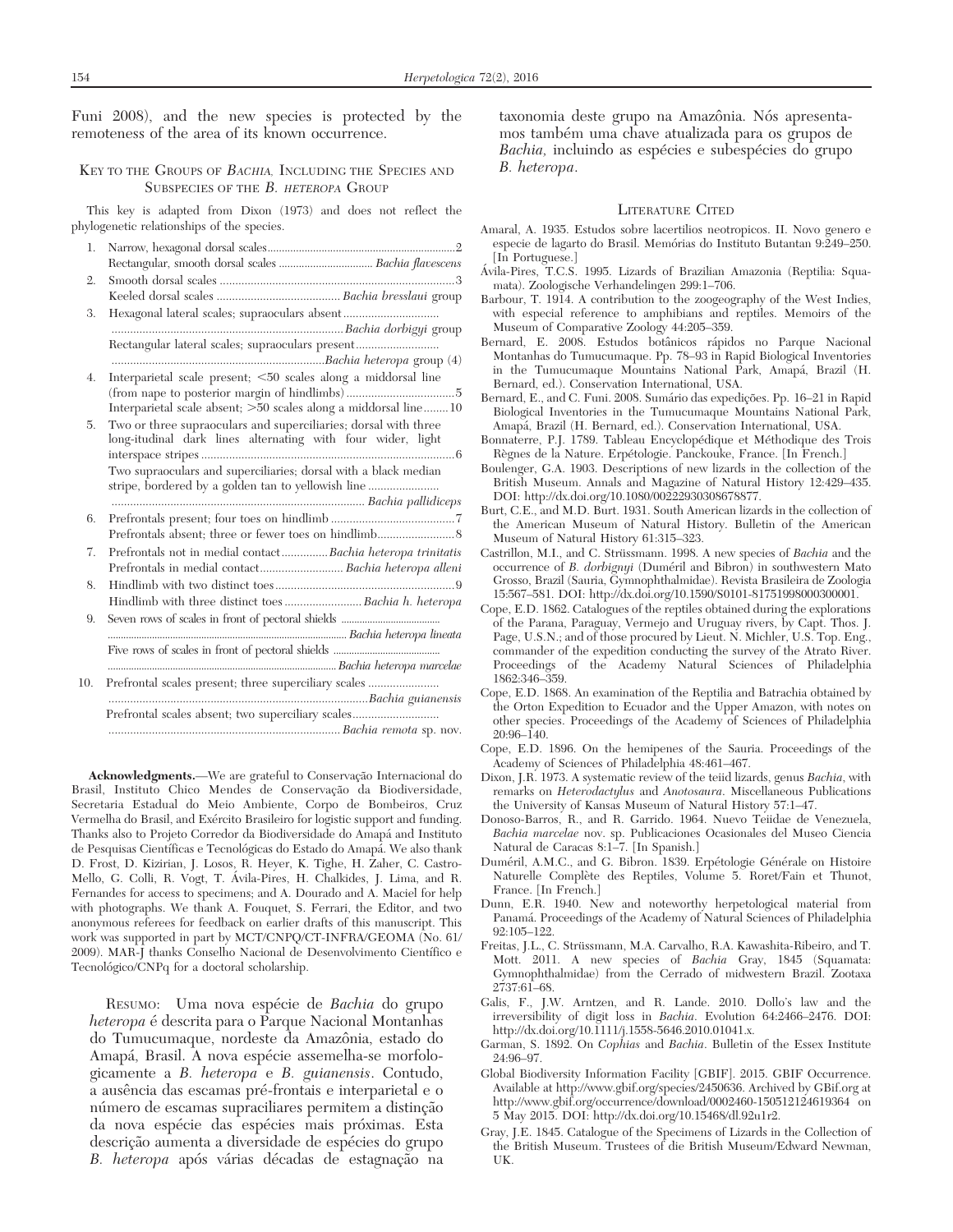- Hoogmoed, M.S., and J.R. Dixon. 1977. A new species of Bachia (Teiidae, Sauria) from Estado Bolivar, Venezuela, with notes on the zoogeography of the genus. Zoologische Mededelingen 51:25–31.
- Kizirian, D.A., and R.W. McDiarmid. 1998. A new species of Bachia (Squamata: Gymnophthalmidae) with plesiomorphic limb morphology. Herpetologica, 54:245–253.
- Kohlsdorf, T., and G. Wagner. 2006. Evidence for the reversibility of digit loss: A phylogenetic study of limb evolution in Bachia (Gymnophthalmidae, Squamata). Evolution 60:1896–1912. DOI: http://dx.doi.org/10.1554/ 06-056.1.
- Kohlsdorf, T., V.J. Lynch, M.T. Rodrigues, M.C. Brandley, and G.P. Wagner. 2010. Data and data interpretation in the study of limb evolution: A reply to Galis et al. on the reevolution of digits in the lizard genus Bachia. Evolution 64:2477–2485. DOI: http://dx.doi.org/10.1111/ j.1558-5646.2010.01042.x.
- Lima, J.D. 2008. A herpetofauna do Parque Nacional do Montanhas do Tumucumaque, Amapá, Brasil, Expedições I a IV. Pp. 38–50 in Rapid Biological Inventories in the Tumucumaque Mountains National Park, Amapa´, Brazil (H. Bernard, ed.). Conservation International, USA.
- Lomolino, M.V. 2004. Conservation biogeography. Pp 293–296 in Frontiers of Biogeography: New Directions in the Geography of Nature (M.V. Lomolino and L.R. Heaney, eds.). Sinauer Associates, USA.
- López-Perilla, Y.R., G.F. Medina-Rangel, and L.E. Rojas-Murcia. 2014. Geographic distribution: Colombia, Meta: Bachia guianensis. Herpetological Review 45:282.
- Malhotra, A., and R.S. Thorpe. 1999. Reptiles and Amphibians of the Eastern Caribbean. Macmillan Education, UK.
- McDiarmid, R.W., and J.E. DeWeese. 1977. The systematic status of the lizard Bachia blairi (Dunn) 1940 (Reptilia:Teidae) and its occurrence in Costa Rica. Brenesia 12/13:143–153.
- Medina-Rangel, G.F., and M.L. Calderón. 2013. Geographic distribution: Colombia, Guaviare: Bachia guianensis. Herpetological Review 44:474.
- Noble, G.K. 1921. Two new lizards from northwestern Peru. New York Academy of Sciences 29:141–143. DOI: http://dx.doi.org/10.1111/j.1749- 6632.1920.tb55354.x.
- Rodrigues, M.T. 2005. The conservation of Brazilian reptiles: Challenges for a megadiverse country. Conservation Biology 19:659–664. DOI: http:// dx.doi.org/10.1111/j.1523-1739.2005.00690.x.
- Rodrigues, M.T., D. Pavan, and F.F. Curcio. 2007. Two new species of lizards of the genus Bachia (Squamata, Gymnophthalmidae) from Central Brazil. Journal of Herpetology 41:545–553.
- Rodrigues, M.T., A. Camacho, P.M. Sales-Nunes, R. Sousa-Recoder, M. Teixeira Jr., P.H. Valdujo, J.M.B. Ghellere, T. Mott, and C. Nogueira. 2008. A new species of the lizard genus Bachia (Squamata: Gymnophthalmidae) from the Cerrados of Central Brazil. Zootaxa 1875:39–50.
- Ruthven, A.G. 1925. Lizards of the genus Bachia. Proceedings of Boston Society of Natural History 28:101–109.
- Sabaj-Perez, M.H. (ed.). 2014. Standard Symbolic Codes for Institutional Resource Collections in Herpetology and Ichthyology: An Online Reference (v5.0). American Society of Ichthyologists and Herpetologists, USA. Available at http://www.asih.org/resources. Archived by WebCite at http://www.webcitation.org/6Qzfl6ZjN on 15 May 2015.
- Teixeira, M., Jr., R. Sousa-Recoder, A. Camacho, M.A. Sena, C.A. Navas, and M.T. Rodrigues. 2013a. A new species of Bachia Gray, 1845 (Squamata: Gymnophthalmidae) from the eastern Brazilian Cerrado, and data on its ecology, physiology and behavior. Zootaxa 3616:173–189. DOI: http://dx.doi.org/10.11646/zootaxa.3616.2.6.
- Teixeira, M., Jr., F. Dal Vechio, P.M. Sales-Nunes, A. Mollo-Neto, L. Moreira-Lobo, L.F. Storti, R.A. Junqueira-Gaiga, P.H. Freire-Dias, and M.T. Rodorigues. 2013b. A new species of Bachia Gray, 1845 (Squamata: Gymnophthalmidae) from the western Brazilian Amazonia. Zootaxa 3636:401–420. DOI: http://dx.doi.org/10.11646/zootaxa.3636.3.1.
- Thomas, R. 1965. A new species of Bachia (Sauria: Teiidae) from Brasil. Herpetologica 21:18–22.
- Vanzolini, P.E. 1961. Bachia: Espécies brasileiras e conceito genérico (Sauria: Teiidae). Pape´is Avulsos Zoologia 14:193–209.
- Werner, F. 1901. Reptilien und batrachier aus Peru und Bolivien. Abhandlungen und Berichte des Zoologischen und Anthropologisch-Ethnographischen Museums zu Dresden 9:1–14. [In German.]
- Wiegmann, A.F.A. 1856. Chalcides heteropus. Pp. 17 in Nomenclator Reptilium et Amphibiorum Musei Zoologici Berolinensis: Namenverzeichnis der in der zoologischen Sammlung der Königlichen Universität zu Berlin aufgestellten Arten von Reptilien und Amphibien nach ihren

Ordnungen, Familien und Gattungen (H. Lichtenstein, ed.). Gedruckt in der Buchdruckerei der Königlichen Akademie der Wissenschaften, Germany. [In German.]

> Accepted on 16 December 2015 Associate Editor: Bryan Stuart

#### **APPENDIX**

#### Specimens Examined

Bachia dorbignyi (Duméril and Bibron 1839).—Brazil: Mato Grosso: INPA 15979, Araputanga; INPA 15980, Indiavaı´; MZUSP 81604, 82647, Aripuanã; MZUSP 82421-24, Juruena; MZUSP 97912-21, UHE Guaporé. RONDÔNIA: CHUNB 22328-33, Guajará-Mirim; CHUNB 66674, Porto Velho; MNRJ 1729, Rio Manoel Correa, afluente a nordeste do Rio São Miguel, este afluente do Rio Guaporé; MPEG 20515-16, Parque Estadual Guajará-Mirim. Bolívia: AMNH 22525, Tumupasa; MCZ 20631-32, 29223, Buenavista; MZUSP 2063, Buenavista; USNM 283275, Beni Reserve, Rio Cureraba. Peru: USNM 269007, Puerto Maldonado, ~30 km airline SSW of, Tambopata Reserve.

Bachia flavescens (Bonnaterre 1789).—Brazil: Amapá: CHUNB 11076, Amapá; IEPA (FG 63), Ferreira Gomes; IEPA (JL 43), Igarapé do Braço; IEPA (FL 445, 459), Igarapé Santo Antônio; IEPA (TQ 154), Parque Nacional Montanhas do Tumucumaque, confl. dos Rios Amapari e Anacuı´; IEPA (TQ 963–67, 969–71, 1080–81, 1083–87, 1095), Parque Nacional Montanhas do Tumucumaque, Rio Anacuı´, margem esquerda do Rio Amapari; IEPA (TQ 420), Parque Nacional Montanhas do Tumucumaque, Rio Anotaie, margem direita do Rio Oiapoque; IEPA (TQ 720), Parque Nacional Montanhas do Tumucumaque, Rio Mutum, margem esquerda do Rio Araguari; IEPA (TQ 280, 342), Parque Nacional Montanhas do Tumucumaque, tríplice fronteira Brasil, Guiana Francesa e Suriname; IEPA (RS 27, 131), RDS Iratapuru; IEPA (LT 8), Resex Cajari; IEPA (TQ 936), Rio Anacuí; MPEG 26556-62, Laranjal do Jari, BR-156; MPEG 26555, N da comunidade de Maraca´, BR-156; MPEG 1878, 19672–75, Serra do Navio, Projeto Amapari. Amazonas: INPA 1516, estrada da Vivenda Pontal sítio; INPA 11776, estrada para floresta, PDBFF; INPA 13136, Lago Xada´, margem esquerda do Rio Madeira; INPA 1216, 14860, 17642, 20943– 47, 20957, 20959, 21222, 27589–90, Manaus; INPA 29466–67, Mineração Taboca; INPA 12007, Manaus, rodovia BR-174; INPA 18569, Parque Estadual Rio Negro Setor Sul; INPA 12755–62, 15112, 15142, Parque Nacional do Pico da Neblina; INPA 1405, Pitinga; INPA 17751, Reman, Refinaria Isaac Sabba´; INPA 30241–42, Reserva Extrativista do Rio Gregório; INPA 1186, Reserva Florestal Adolpho Ducke; INPA 856, Rio Pitinga, Presidente Figueiredo; INPA 192, UHE Balbina, Rio Uatumã, Igarape´ Caititu; MCZ 141798–99, Manaus, confl. of Rio Amazonas with Rio Negro; MPEG 28393, Estação Ecológica de Anavilhanas, Rio Negro, base 2 do Ibama; MPEG 29341-42, Lindóia; MPEG 16781, Manaus; MZUSP 8352, km 50 Estrada Manaus–Itacoatiara; MZUSP 471, 8353, 10912, 26007, 28430, 51642, Manaus; MZUSP 57557, Reserva Ducke; MZUSP 60910–11, Reserva INPA–WWF, km 76 BR-174. Mato Grosso: CHUNB 46999, Alta Floresta; MZUSP 81686, Apiacás. Pará: CHUNB 40057-58, 44810, Novo Progresso; CHUNB 56268-69, Tailândia; INPA 26236-37, 27714-15, Floresta Nacional Trairão; INPA 12005, Treviso; LPHA 5347, Flona Tapajós; MCZ 3782, Curuca; MPEG 22894, 22897, 22899, Almeirim, área 127; MPEG 22889, 22896, Almeirim, a´rea 56; MPEG 22890, Almeirim, a´rea 91; MPEG 22906, Almeirim, Estação; MPEG 22888, 22901-05, 2290709, Almeirim, Pacanari; MPEG 22891–93, 22895, 22898, 22900, Almeirim, Quaruba; MPEG 27469–72, Almeirim, Rebio Maicuru; MPEG 12163–66, Almeirim, Tiriós, Rio Parú de Oeste; MPEG 5173, Belém; MPEG 8492, Capitão Poço; MPEG, 25217-18, Carajás, Mina do Sossego; MPEG 25216, Carajás, Noroeste II; MPEG 16511, 20328, 26858, ECFPn/MPEG, Flona Caxiuanã; MPEG 27583-89, Esec Grão Pará, centro; MPEG 27380, Esec Grão-Pará, Serra do Acaraí; MPEG 27309-14, Esec Grão-Pará, sul; MPEG 21598, 28288–90, Flona Saraca´-Taquera; MPEG 27232, Flota Faro; MPEG 27554–56, Flota Paru; MPEG 27240–41, Flota Trombetas; MPEG 29285, Igarapé Xingu, Comunidade Maracanã; MPEG 21871, 25024, 25121, 25385-86, Juruti; MPEG 21969, Parna Amazônia; MPEG 24604-05, Portel, Fazenda Riacho Monte Verde, Precious Woods; MPEG 25757–58, Portel, Flona Caxiuanã, Plot PPBio; MPEG 24359-60, 24763, Porto Trombetas; MPEG 01, Rio Tapajós, Moreira, entre Brasília e Itaituba; MPEG 17609, Santarém, Agropecuária Treviso Ltda; MPEG 19047, Santo Antônio do Tauá, Granja Sonho Azul; MZUSP 72664, Monte Dourado. Rondônia: CHUNB 66103, Porto Velho. Roraima: MNRJ 4438, Boa Vista; MZUSP 49350, Cachoeira do Cujubim, Rio Catrimani; MZUSP 68930, marco de